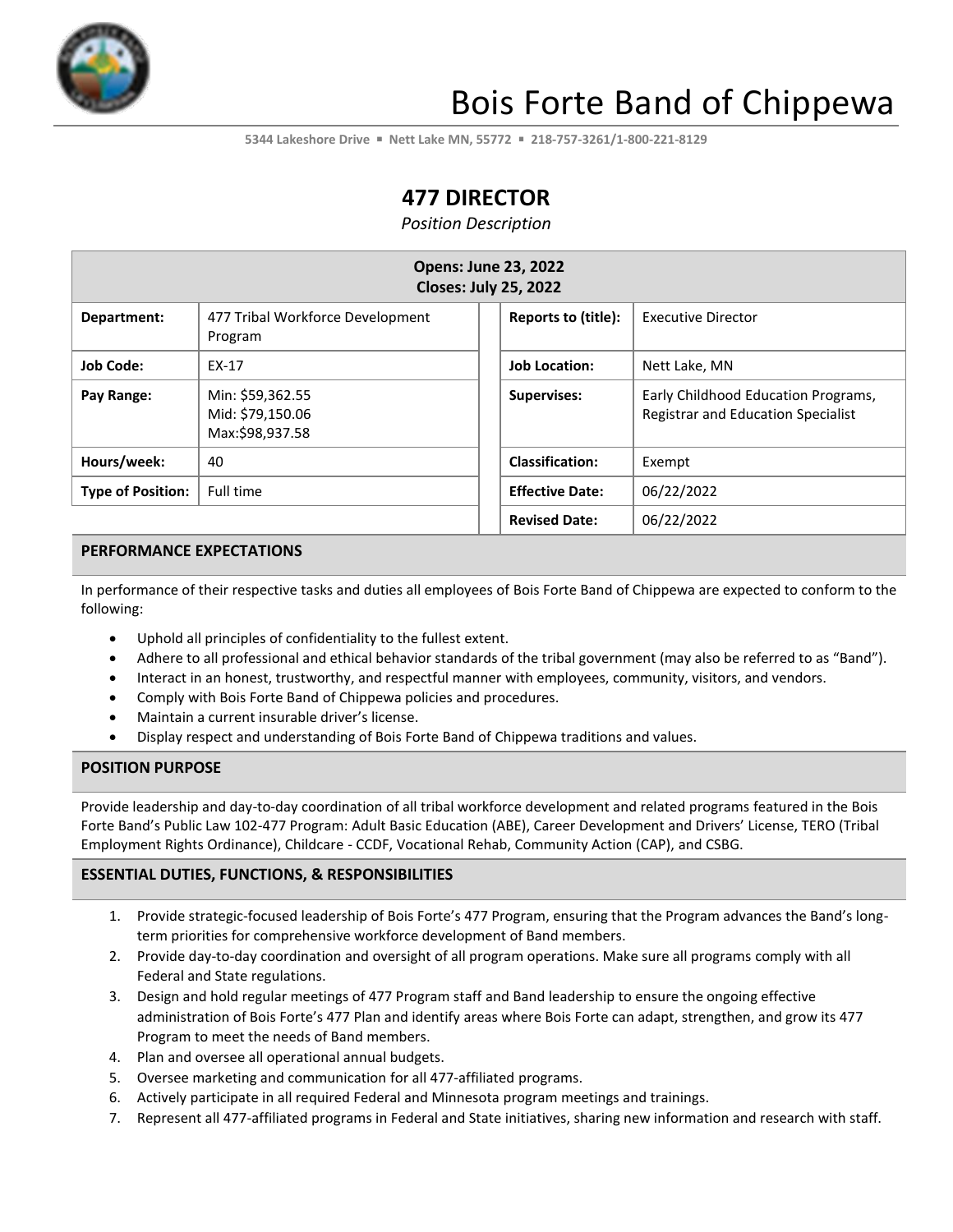# **477 DIRECTOR**

#### Page 2

#### *Position Description*

- 8. Prepare for and lead staff development and training sessions as required.
- 9. Drive the development and management of the program budget. Monitor and track both institutional and grant expenditures.
- 10. Assist with the development and modification of program policies and documents.
- 11. Provide leadership in developing new programs and implementing new project management activities as needed.
- 12. Work closely with Bois Forte Human Services Director.
- 13. Manage and understand all on-site Software systems i.e. Tribe-Vue and all MN State systems.
- 14. Lead the other program directors in preparing regular and monthly reports related to program activities and outcomes; Understand all program compliance requirements with federal, state, local, and institutional rules, regulations, and grant requirements.
- 15. Other duties as assigned.

#### **MINIMUM MANDATORY QUALIFICATIONS** Experience: • • Three or more years of experience in directing organizational policies and strategies. • Five or more years' experience in upper management/operating programs. Three or more years of experience in coaching and developing a leadership team. Education: • Bachelor's Degree required (Experience maybe used in lieu of education. Additional experience required depends on level of education.) License/Certification: • • Must possess a valid State of Minnesota driver's license, reliable transportation, proof of insurance, and be eligible to drive under any other motor vehicle use polices applicable to the position. Mandatory Knowledge, Skills, Abilities and Other Qualifications: • Ability to apply a variety of management, supervisory, and leadership techniques to ensure effective and efficient operations. • Knowledge and skill in operating a variety of multimedia equipment, computer systems, hardware, and relevant software applications. • Knowledge of specific processes, policies, and procedures of office management and workflow procedures to include effective management of workload, i.e. prioritizing, and organizing work. • Knowledge and skill in managing project and departmental budgets. • Knowledge of federal and state laws, rules, and regulations regarding area of practice. • Ability to deal with a variety of highly confidential information, records, and sensitive situations in an effective manner • Skill in communicating with Tribal Council members and other Directors regarding Program policies and procedures • Skill in gathering, compiling, and presenting information in oral and/or written form. • Effective communication and interpersonal skills as applied to interaction with staff, community leaders, faculty, students, and the public. Skill working in a diverse multi-ethnic, multi-cultural populations. • Ability to work independently and build team members to accomplishing program goals. • Ability to analyze situations, develop solutions, and make independent decisions based on established guidelines. • Ability to establish and maintain cooperative working relationships with program staff, faculty, administrators, and outside partners. • Must successfully pass a criminal background investigation. • Must have excellent attendance and work ethic.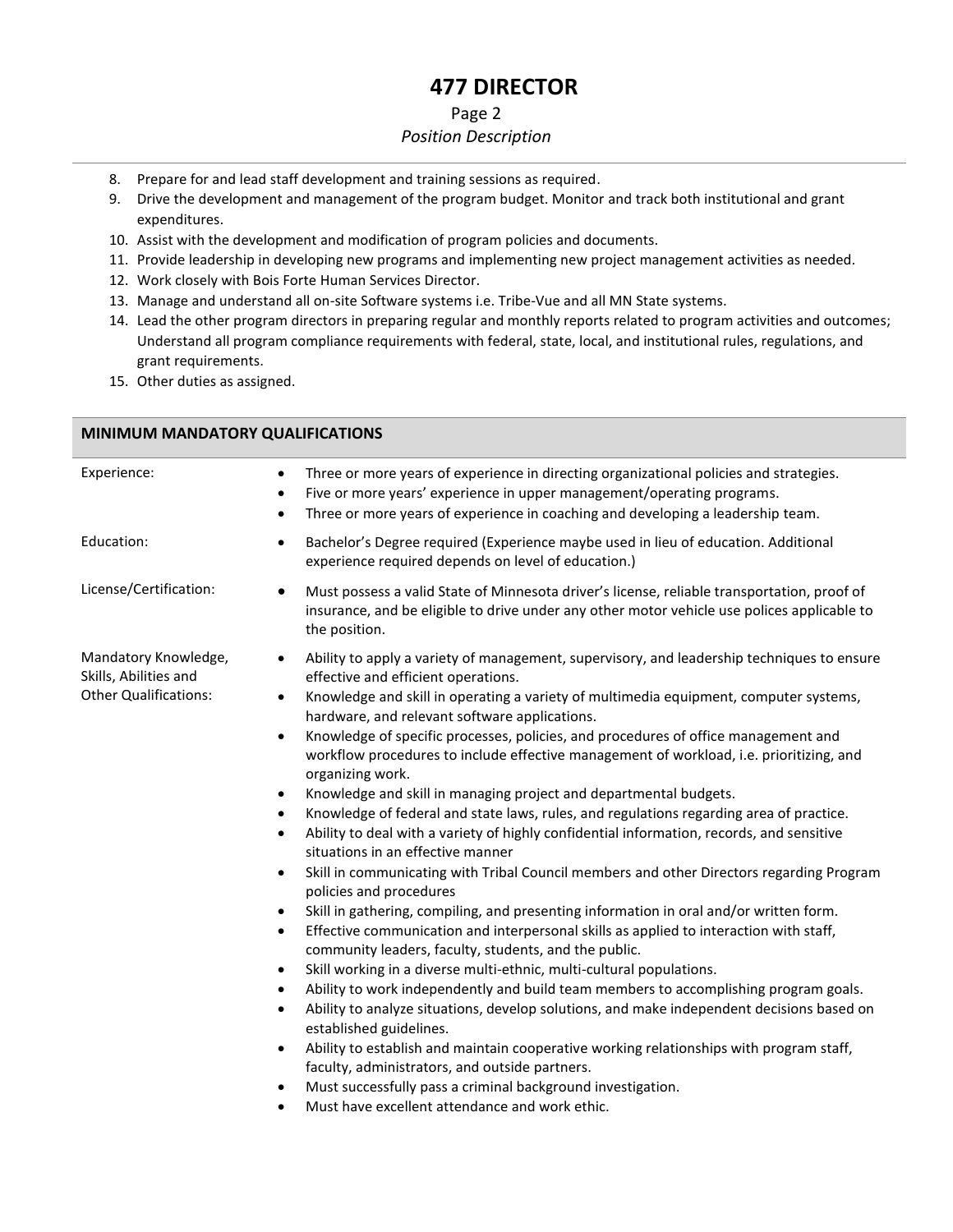## **477 DIRECTOR**

#### Page 3

#### *Position Description*

#### **PREFERRED QUALIFICATIONS**

• None

| <b>WORK ENVIRONMENT</b> |                                                                                                                                                                                                                                                                                                                                                                                                                                                                                                                                                                                                                                                                                                                                               |  |
|-------------------------|-----------------------------------------------------------------------------------------------------------------------------------------------------------------------------------------------------------------------------------------------------------------------------------------------------------------------------------------------------------------------------------------------------------------------------------------------------------------------------------------------------------------------------------------------------------------------------------------------------------------------------------------------------------------------------------------------------------------------------------------------|--|
| Work environment:       | The work environment characteristics described here are representative to those an employee<br>encounters while performing the primary functions of this job. Normal office conditions exist, and the<br>noise level in the work environment can vary from low to moderate. Limited overnight travel may be<br>required from time to time.                                                                                                                                                                                                                                                                                                                                                                                                    |  |
| Physical demands:       | The physical demands described here are representative of those that must be met by an employee to<br>successfully perform the primary functions of this job. While performing the duties of this job, the<br>employee may be required to frequently stand, walk, sit, bend, twist, talk, hear and perform repetitive<br>motions. There may be prolonged periods of sitting, keyboarding, reading, as well as driving or riding in<br>transport vehicles. The employee must occasionally lift and/or move up to 40 pounds. Specific vision<br>abilities required by this job include reading, distance, computer, and color vision. Talking and hearing<br>are essential to communicate with the community, visitors, employees, and vendors. |  |
| Mental demands:         | There are a number of deadlines associated with this position. The employee must be able to handle<br>frequent interruptions and must also multi-task and interact with a wider variety of people on various<br>and, at times, complicated issues.                                                                                                                                                                                                                                                                                                                                                                                                                                                                                            |  |

#### **TRIBAL AND INDIAN PREFERENCE**

The Bois Forte Band of Chippewa has implemented a Tribal and Indian Preference in Employment Policy. Pursuant to this Policy, applicants who possess the knowledge, skills, and abilities required by this position, and who are enrolled members of the Bois Forte Band of Chippewa Tribe will be given primary preference in hiring and employment for this position. Members of other federally-recognized Indian tribes will be given secondary preference for hiring and employment after providing proof of tribal membership. Tribal and Indian preference is integrated into the interview and scoring process for candidates for job positions.

| <b>OTHER</b>                 |                                                                                                                                                                                                                                                                                                                                                                                                                                                                                                                     |
|------------------------------|---------------------------------------------------------------------------------------------------------------------------------------------------------------------------------------------------------------------------------------------------------------------------------------------------------------------------------------------------------------------------------------------------------------------------------------------------------------------------------------------------------------------|
| Confidentiality:             | All employees must uphold all principles of confidentiality to the fullest extent. This position may<br>have access to sensitive information and a breach of these principles will be grounds for immediate<br>termination.                                                                                                                                                                                                                                                                                         |
| Background<br>Investigation: | This position may be subject to a criminal history background check, a suitability background check<br>and/or a Fair Credit Reporting Act (FCRA) check. In addition, some positions are subject to a 101-630<br>background check in an effort to ensure compliance with Public Law 101-630 "Indian Child Protection<br>and Family Violence Prevention Act." Candidates must be able to successfully pass all required<br>background checks to qualify for this position.                                            |
| Drug Screening:              | All applicants must successfully pass a pre-employment drug screening prior to beginning<br>employment and will be subject to random drug testing.                                                                                                                                                                                                                                                                                                                                                                  |
| Vaccine Requirement:         | The Bois Forte RTC adopted the COVID-19 Vaccination Requirement (Resolution No. 61-2022) which<br>provides that COVID-19 vaccination is required for all employees of the Bois Forte Tribal Government<br>and Band-owned businesses. That Requirement also applies to newly hired employees who must by<br>their first date of employment either (1) present proof of receiving all COVID-19 vaccinations for<br>which they are eligible under CDC guidance or (2) be approved for a medical or religious exemption |